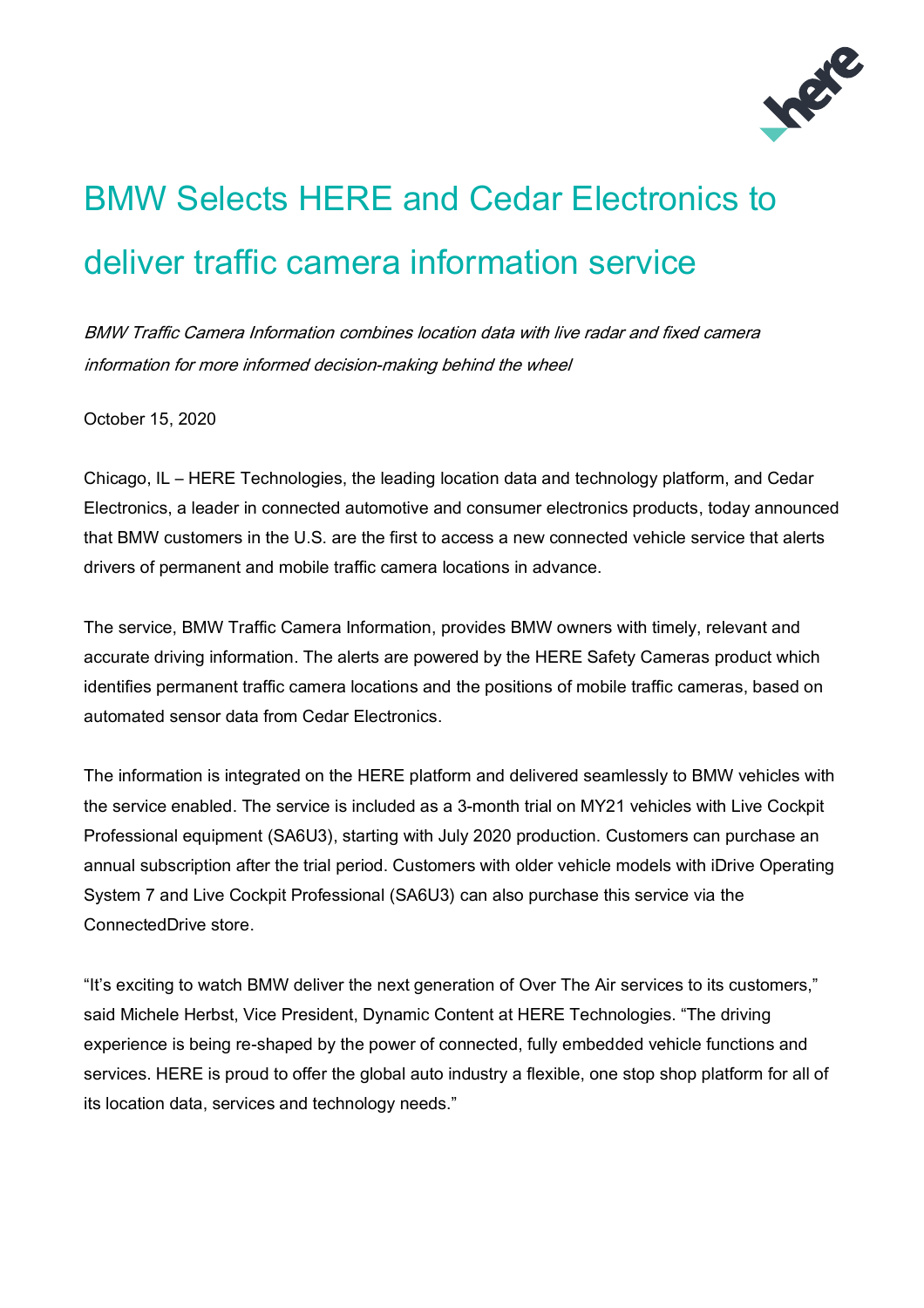

HERE and Cedar Electronics teamed up to deliver this comprehensive driver alert service to the market. Cedar Electronics provides the sensor-based, user-generated radar and laser alerts through its established Cobra and ESCORT driver community applications. HERE Safety Cameras is available as an application programming interface (API) to the auto industry. It is a member of the HERE Connected Services product line that includes EV Charge Points, Parking, Fuel Prices, and Destination Weather.

"We're pleased to extend the benefits of our sensor-based alerts with other actionable information that is integrated behind the wheel to BMW owners through this exciting collaboration," said Gail Babitt, CEO of Cedar Electronics. "As road travel continues to grow, the need for greater driver awareness is at an all-time high. Our partnership with the like-minded team at HERE Technologies helps advance our collective commitment to improving safety on the road and increases the accessibility of accurate, timely information for drivers nationwide."

## About HERE Technologies

HERE, a location data and technology platform, moves people, businesses and cities forward by harnessing the power of location. By leveraging our open platform, we empower our customers to achieve better outcomes – from helping a city manage its infrastructure or a business optimize its assets to guiding drivers to their destination safely. To learn more about HERE, please visit [www.here.com](http://www.here.com/) and [http://360.here.com.](http://360.here.com/)

## About Cedar Electronics

Cedar Electronics is a global supplier of connected automotive and consumer electronics solutions and home of industry-leading brands Cobra Electronics and ESCORT. Cedar's ever-expanding family of products includes connected radar/laser detectors, smart dash cams, CB and marine radios, portable power solutions, driver alert applications and more. With the latest in intelligent, sensor-based devices and a network platform to capture and share real-time alerts fueled by a rapidly growing driver community, Cedar Electronics empowers people to Drive Smarter and Safer. To learn more about Cedar Electronics, please visit [www.cedarelectronics.com.](https://www.cedarelectronics.com/)

## Media Contact

Jordan Stark